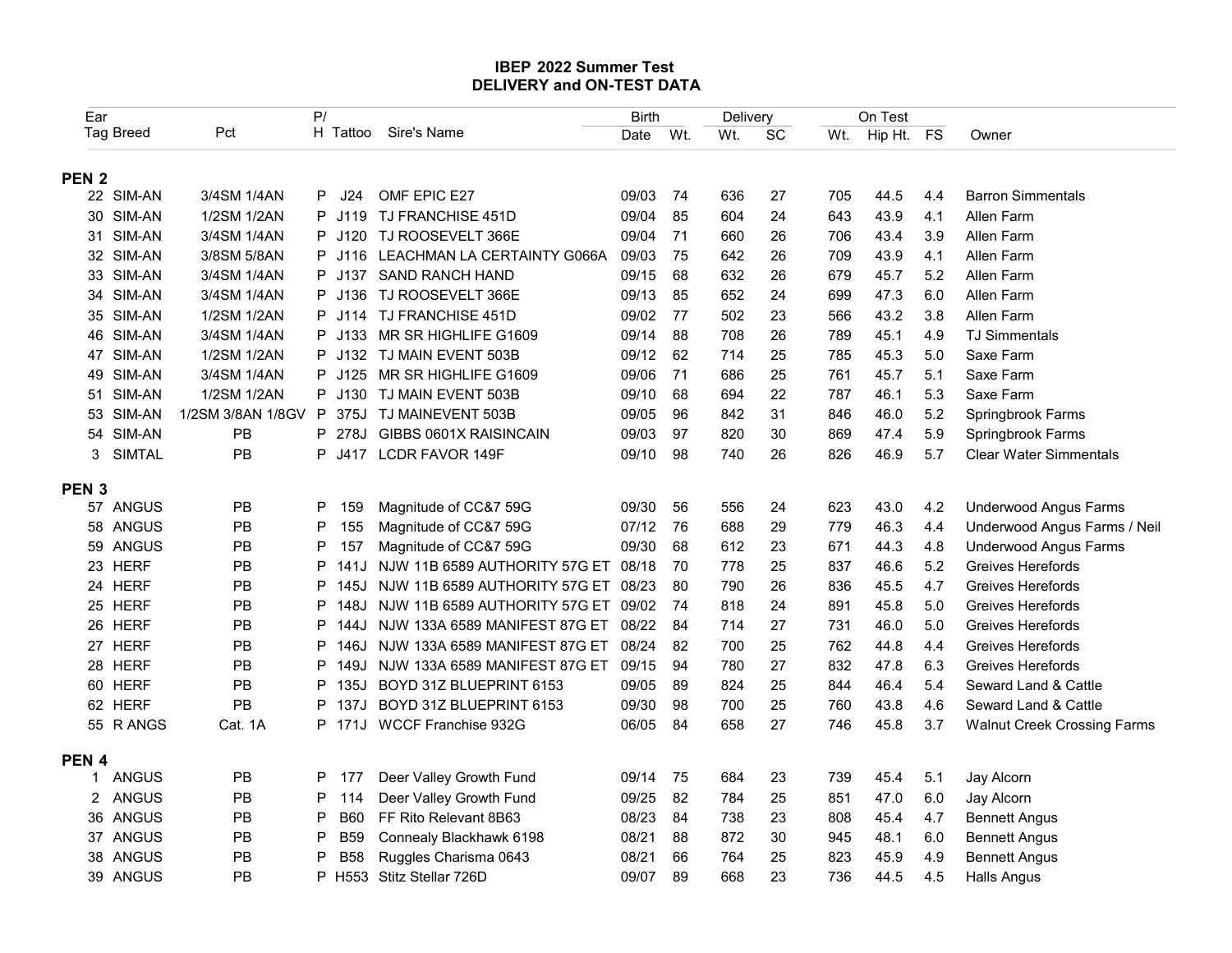## IBEP 2022 Summer Test DELIVERY and ON-TEST DATA

|                  |                      |                                   |             |      | IBEP 2022 Summer Test<br><b>DELIVERY and ON-TEST DATA</b> |                      |      |                 |              |            |                           |            |                                                        |
|------------------|----------------------|-----------------------------------|-------------|------|-----------------------------------------------------------|----------------------|------|-----------------|--------------|------------|---------------------------|------------|--------------------------------------------------------|
| Ear              | Tag Breed            | Pct                               | P/          |      | H Tattoo Sire's Name                                      | <b>Birth</b><br>Date | Wt.  | Delivery<br>Wt. | SC           |            | On Test<br>Wt. Hip Ht. FS |            | Owner                                                  |
|                  |                      |                                   |             |      |                                                           |                      |      |                 |              |            |                           |            |                                                        |
| PEN <sub>4</sub> | 40 ANGUS             | <b>PB</b>                         |             |      | P H552 FF Rito Relevant 8B63                              | 09/06                | 80   | 704             | 26           | 768        | 45.9                      | 5.2        | <b>Halls Angus</b>                                     |
|                  | 41 ANGUS             | <b>PB</b>                         |             |      | P H557 A A R Russell 7098                                 | 09/17                | - 75 | 664             | 25           | 728        | 45.4                      | 5.1        | <b>Halls Angus</b>                                     |
|                  | 42 ANGUS             | <b>PB</b>                         |             |      | P H554 FF Rito Relevant 8B63                              | 09/09                | -90  | 804             | 32           | 839        | 47.6                      | 6.1        | <b>Halls Angus</b>                                     |
|                  | 43 ANGUS             | <b>PB</b>                         |             |      | P H548 Ruggles Charisma 0643                              | 09/01                | 85   | 820             | 32           | 893        | 47.6                      | 5.9        | <b>Halls Angus</b>                                     |
|                  | 44 ANGUS             | <b>PB</b>                         |             |      | P H550 Connealy Blackhawk 6198                            | 09/02                | 83   | 812             | 28           | 884        | 46.9                      | 5.6        | <b>Halls Angus</b>                                     |
|                  | 45 ANGUS             | <b>PB</b>                         |             |      | P H551 Connealy Blackhawk 6198                            | 09/04                | 82   | 772             | 25           | 799        | 47.4                      | 5.9        | <b>Halls Angus</b>                                     |
| PEN <sub>5</sub> |                      |                                   |             |      |                                                           |                      |      |                 |              |            |                           |            |                                                        |
| 4                | ANGUS                | <b>PB</b>                         | P.          | 130  | <b>Mead Mutual Fund</b>                                   | 08/30                | 88   | 806             | 26           | 832        | 46.1                      | 5.1        | <b>Rolling Acres Angus</b>                             |
| 5<br>6           | ANGUS<br>ANGUS       | <b>PB</b><br><b>PB</b>            | P<br>P      | 133  | WSC Broker G206<br>Underwood Niagara 915                  | 09/04<br>08/28       | -83  | 830<br>700      | 25<br>26     | 865<br>739 | 46.4<br>46.7              | 5.4<br>5.4 | Rolling Acres Angus<br>Miami Town Cattle               |
|                  | 7 ANGUS              | PB                                | P           | 8281 | 8301 Underwood Niagara 915                                | 08/30                |      | 798             | 31           | 814        | 47.3                      | 5.7        | Miami Town Cattle                                      |
| 8                | ANGUS                | PB                                | P           | 45   | Leachman Right Time                                       | 08/15 74             |      | 750             |              | 817        | 47.2                      | 5.4        | NicKatie Farms                                         |
| 9                | ANGUS                | PB                                | P           | 15   | N Bar Shadow X4124                                        | 08/12 76             |      | 736             | 24           | 790        | 46.1                      | 4.8        | NicKatie Farms                                         |
|                  | 10 ANGUS             | PB                                | P           | 69   | N Bar Shadow X4124                                        | 08/11 77             |      | 818             | 25           | 885        | 46.8                      | 5.2        | NicKatie Farms                                         |
|                  | 13 ANGUS             | PB                                | P 2122      |      | G A R Dual Threat                                         | 08/13 69             |      | 652             | 28           | 687        | 45.0                      | 4.3        | Small Cattle Farms                                     |
|                  | 15 ANGUS             | <b>PB</b>                         | P 2123      |      | Sydgen Enhance                                            | 08/15 86             |      | 774             | 27           | 792        | 47.9                      | 5.8        | <b>Small Cattle Farms</b>                              |
|                  | 16 ANGUS             | PB                                | P 2119      |      | Sydgen Enhance                                            | 08/11 74             |      | 736             | 23           | 772        | 47.8                      | 5.7        | Small Cattle Farms                                     |
|                  | 17 ANGUS             | PB                                | P 2120      |      | Linz Master Plan 9219                                     | 08/12 76             |      | 678             | 28           | 733        | 46.3                      | 4.9        | Small Cattle Farms                                     |
| 29               |                      | SIM-AN 3/4SM 3/16AN 1/16CS P J108 |             |      | TJ GOLD 274G                                              | 08/28                | 78   | 672             | 24           | 728        | 46.9                      | 5.5        | Allen Farm                                             |
|                  | 48 SIM-AN            | 1/2SM 1/2AN                       | P J108      |      | TJ MAIN EVENT 503B                                        | 08/26                | 81   | 692             | 26           | 768        | 45.6                      | 4.8        | Saxe Farm                                              |
|                  | 50 SIM-AN            | 1/2SM 1/2AN                       |             |      | P J116 TJ FRANCHISE 451D                                  | 08/30 83             |      | 750             | 31           | 832        | 45.2                      | 4.7        | Saxe Farm                                              |
| PEN <sub>6</sub> |                      |                                   |             |      |                                                           |                      |      |                 |              |            |                           |            |                                                        |
|                  | 11 ANGUS<br>12 ANGUS | PB                                | P 2109      |      | FHCC Energize 8562                                        | 07/17 83<br>07/17 82 |      | 720             | 29           | 771        | 47.1                      | 4.9        | <b>Small Cattle Farms</b><br><b>Small Cattle Farms</b> |
|                  | 14 ANGUS             | PB<br>PB                          | P 2106<br>P | 2105 | FHCC Energize 8562<br>FHCC Energize 8562                  | 07/08                | 83   | 772<br>756      | 27<br>$30\,$ | 824<br>832 | 49.7<br>47.2              | 6.2<br>4.8 | Small Cattle Farms                                     |
|                  | 61 HERF              | PB                                | P           | 125J | NJW 73S M326 TRUST 100W ET                                | 05/28                | 85   | 1130            | 35           | 1165       | 50.8                      | 6.0        | Seward Land & Cattle                                   |
|                  | 56 R ANGS            | Cat. 2                            | P 157J      |      | WCCF Franchise 932G                                       | 04/08                | 72   | 912             | 36           | 1010       | 49.0                      | 4.5        | <b>Walnut Creek Crossing Farms</b>                     |
|                  | 18 SIM-AN            |                                   | P           | 138J | WBF IRON CLAD E053                                        | 05/16 89             |      | 1145            | 35           | 1135       | 49.6                      | 5.3        | <b>Neal Brothers Simmentals</b>                        |
|                  | 19 SIM-AN            |                                   | P           | 94J  | <b>WS PROCLAMATION E202</b>                               | 04/18 68             |      | 1070            | 37           | 1090       | 48.8                      | 4.5        | <b>Neal Brothers Simmentals</b>                        |
|                  | 20 SIM-AN            |                                   | P           | 82J  | WBF IRON CLAD E053                                        | 07/29                | 78   | 844             | 32           | 885        | 49.1                      | 6.1        | <b>Neal Brothers Simmentals</b>                        |
|                  | SIM-AN               |                                   | P           | J1   | WBF IRON CLAD E053                                        | 05/31                | 89   | 1065            | 35           | 1073       | 50.8                      | 6.1        | <b>Neal Brothers Simmentals</b>                        |
| 21               | 52 SIM-AN            |                                   | P           | 41J  | WBF IRON CLAD E053                                        | 05/29                | 76   | 1050            | 34           | 1053       | 49.0                      | 5.2        | <b>Neal Brothers Simmentals</b>                        |